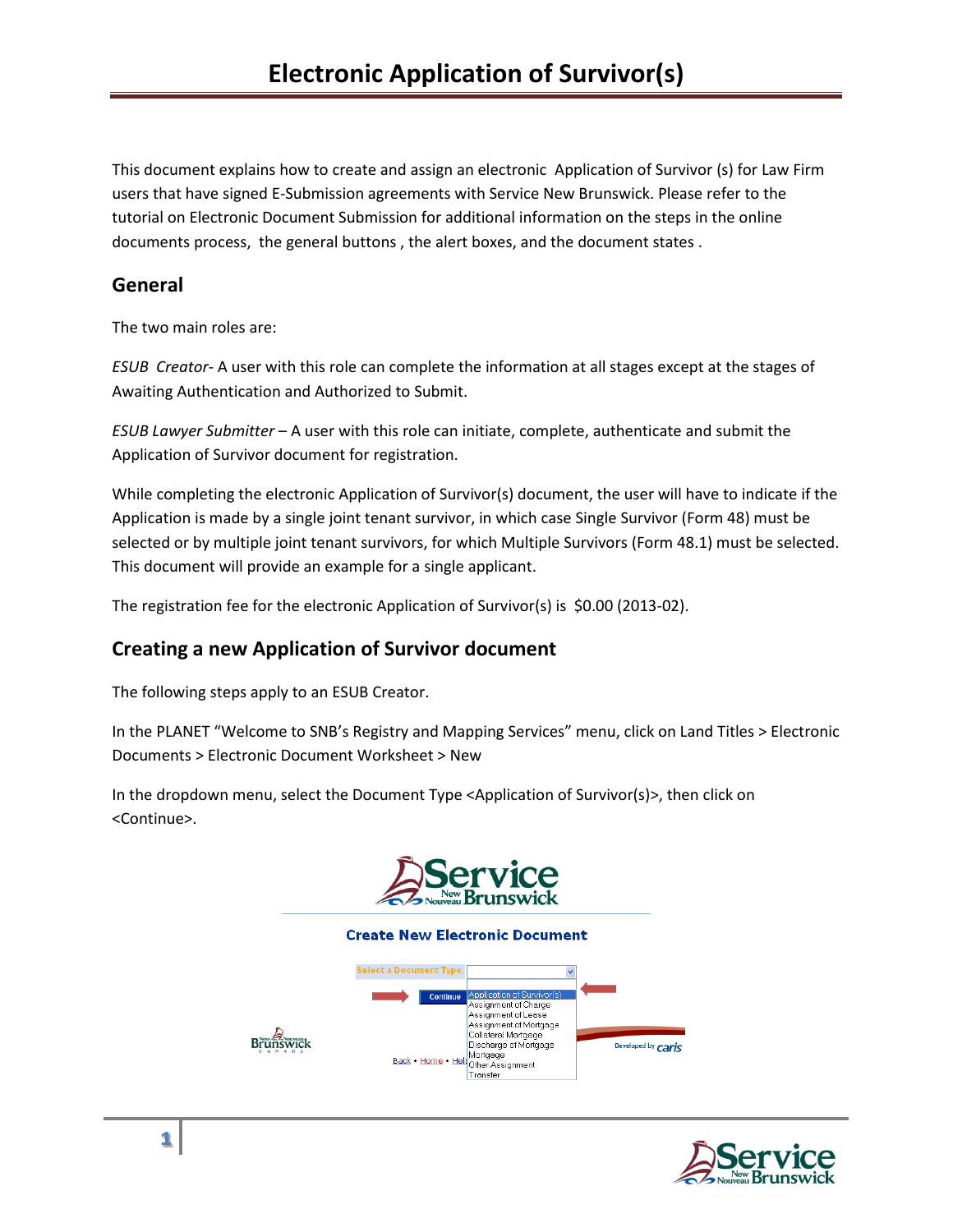Enter the PID and then click on <Insert>.



The Application of Survivor(s) form will open. All Interest Holders of type Owner will have a corresponding <Applicant> and <Deceased> checkbox. Check off the appropriate Applicant and Deceased box.

|        |                 | Service                                 |                      |                         |                          |
|--------|-----------------|-----------------------------------------|----------------------|-------------------------|--------------------------|
|        |                 | <b>Application of Survivor(s)</b>       |                      |                         |                          |
|        |                 | <b>Success!</b><br><b>Row inserted.</b> |                      |                         |                          |
|        |                 | PID: 20621926                           |                      |                         |                          |
|        |                 | <b>Applicant</b>                        |                      |                         |                          |
| l ID   | Name            | Qualifier                               | <b>Interest Type</b> | <b>Applicant</b>        | <b>Deceased</b>          |
| 915263 | Cormier, Robert |                                         | Owner                | $\overline{\mathbf{v}}$ | n                        |
| 915264 | Cormier, Cindy  |                                         | Owner                | m                       | $\overline{\mathcal{L}}$ |

## **Document Information**:

Fill in the orange mandatory fields , and any other fields as required.

User Supplied Reference - This is a field where users can enter information to assist them in tracking billing related to the current document.

The form types selectable are Form 48, if only two owners of type Joint Tenants are present on the PID or Form 48.1, if multiple owners of type Joint Tenants are present on the PID. The form type will determine the creation of either a PDF Form 48 for a single survivor or Form 48.1 for multiple survivors, when using the functions to Generate Draft report, or Print Application of Survivor(s).

The Certification and Particulars as to Proof of Death added by the user will be displayed in a Schedule "C" attached to Form 48 or 48.1.

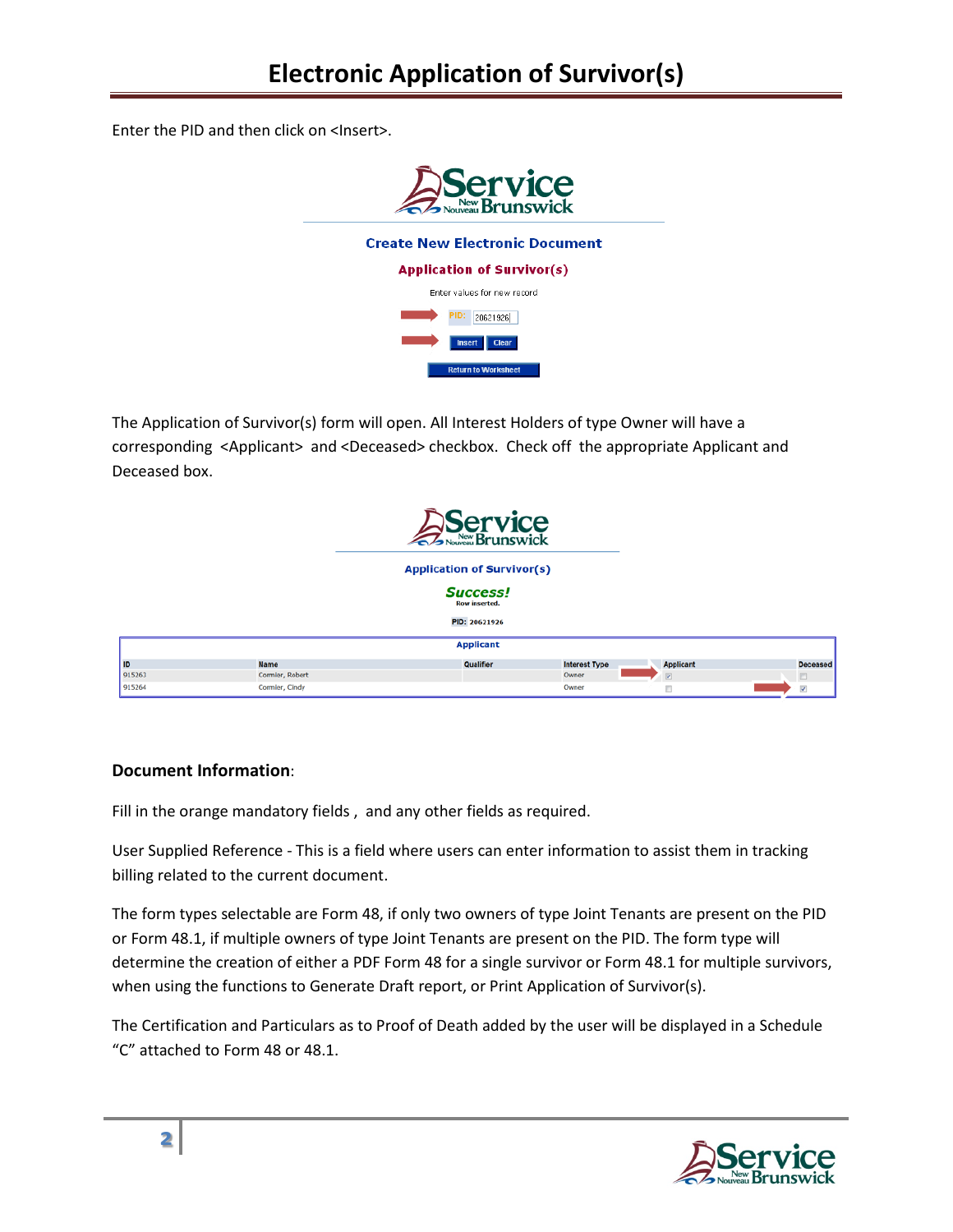| Form Type:                                         | Single Survivor (Form 48)<br>$\checkmark$                                                                                                                                                                                                                                                                                                                                                                                                         |
|----------------------------------------------------|---------------------------------------------------------------------------------------------------------------------------------------------------------------------------------------------------------------------------------------------------------------------------------------------------------------------------------------------------------------------------------------------------------------------------------------------------|
| <b>Instrument Type:</b>                            | 1205                                                                                                                                                                                                                                                                                                                                                                                                                                              |
| Language of Document:                              | English $\vee$                                                                                                                                                                                                                                                                                                                                                                                                                                    |
| Certification and Particulars as to Proof of Death | Paul Burton, Solicitor, hereby certify that Robert Cormier and Cindy Cormier are the registered owners of PID,<br>20621926 as Joint Tenants and that Cindy Cormier is deceased, leaving Robert Cormier, the Applicant as the<br>registered owner and that the particulars of the proof of death are as shown below:<br>Mallett Funeral Home and Crematorium Death Certificate: Cindy Cormier died on February 1st 2012 at 3:00pm<br>in Moncton NB |
| <b>Comments:</b>                                   |                                                                                                                                                                                                                                                                                                                                                                                                                                                   |
|                                                    |                                                                                                                                                                                                                                                                                                                                                                                                                                                   |

Clicking <Request Authentication> indicates that the document is ready for signature entry and authentication.



#### **Authentication:**

Once the signatory names and other required information has been entered to complete the Authentication block, click <Update>.

| <b>Authentication</b> |                           |                                         |                              |  |
|-----------------------|---------------------------|-----------------------------------------|------------------------------|--|
| Date                  | <b>Place of Execution</b> | Applicant                               | <b>Name and Authority</b>    |  |
| 2012-04-04            | Moncton NB                | Robert Cormier                          | Paul Burton, Solicitor       |  |
| Revert                |                           |                                         |                              |  |
|                       |                           | <b>Update</b><br><b>Delete</b>          |                              |  |
|                       |                           | <b>Print Application of Survivor(s)</b> | <b>Return for Correction</b> |  |

Click <Print Application of Survivor(s) >, which generates a PDF report of Form 48 or Form 48.1, so that you can verify signature data.

## **Verify for Authentication:**

From the List of Value screen, select the name of the Lawyer submitter who will complete the Application of Survivor(s).

Click on <Verify for Authentication>. The document will be removed from your worksheet and placed on the selected Lawyer Submitter's worksheet.

| <b>Verify for Authentication</b> | Paul Burton                |  |
|----------------------------------|----------------------------|--|
|                                  | <b>Return to Worksheet</b> |  |
|                                  |                            |  |

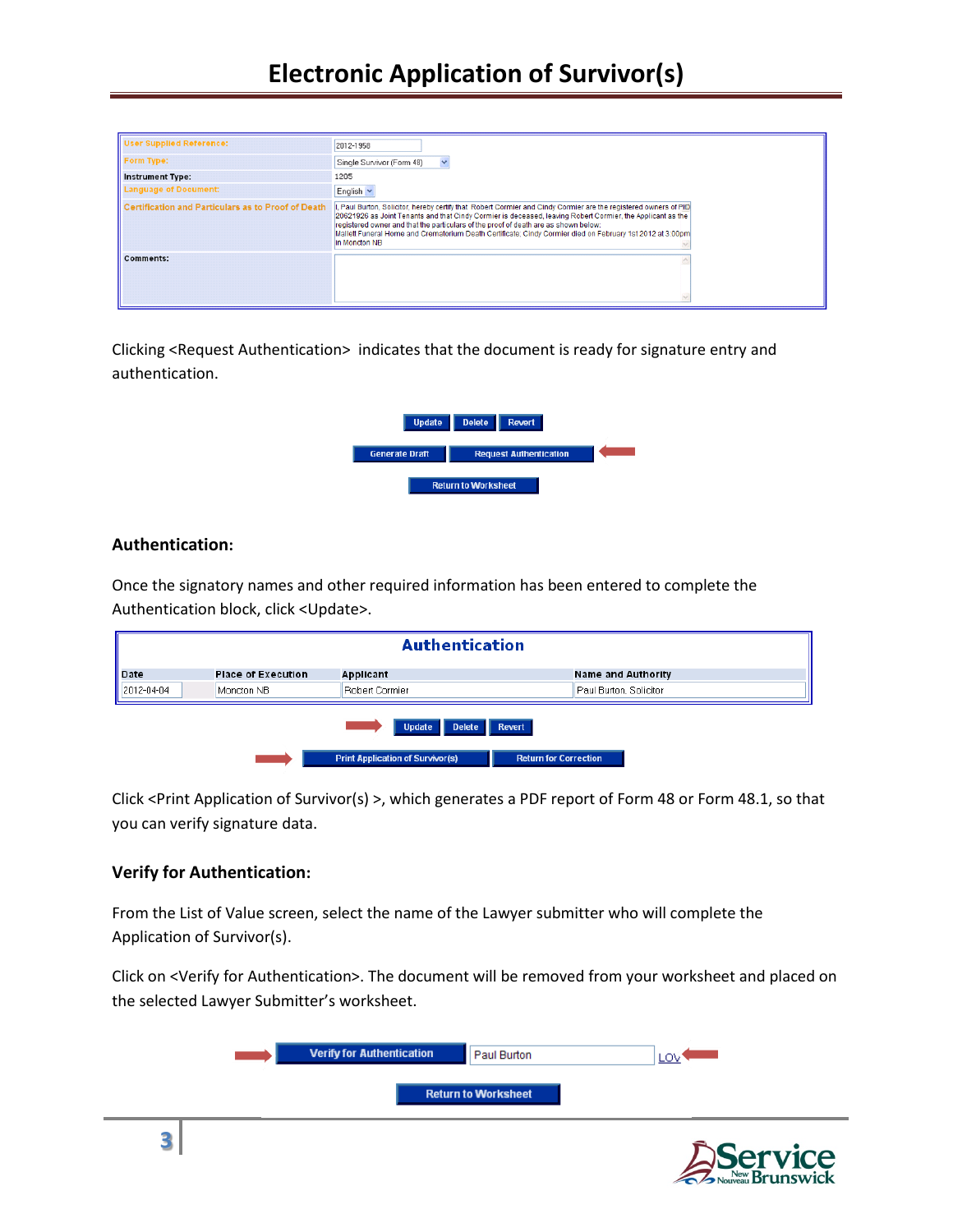## **Authenticate**

The following steps only apply to an ESUB Submitter.

On the Electronic Document Worksheet, select the Application of Survivor(s) you wish to work on by clicking on the PID link.

| <b>Electronic Document Worksheet</b> |                   |                            |                           |                         |                     |                       |
|--------------------------------------|-------------------|----------------------------|---------------------------|-------------------------|---------------------|-----------------------|
| <b>PID</b>                           | <b>Owner Name</b> | <b>Document Type</b>       | <b>Creation Date/Time</b> | <b>Status</b>           | <b>Requested By</b> | <b>Activity Alert</b> |
| 20621926                             | Cormier, Cindy    | Application of Survivor(s) | 2012-04-04 13:00:48       | Awaiting Authentication | Carol Palmer        |                       |

At this stage of the electronic document submission, you must review all the blocks of information carefully to ensure all data is correct and complete.

Click on <Print Application of Survivor(s) > to generate a PDF file for printing to review the final document for signatures or to compare it to an existing signed original.

| <b>Update</b>                           | <b>Delete</b><br><b>Revert</b> |                     |  |
|-----------------------------------------|--------------------------------|---------------------|--|
| <b>Print Application of Survivor(s)</b> |                                | <b>Authenticate</b> |  |
| <b>Return for Correction</b>            | <b>Carol Palmer</b>            |                     |  |
|                                         | <b>Return to Worksheet</b>     |                     |  |

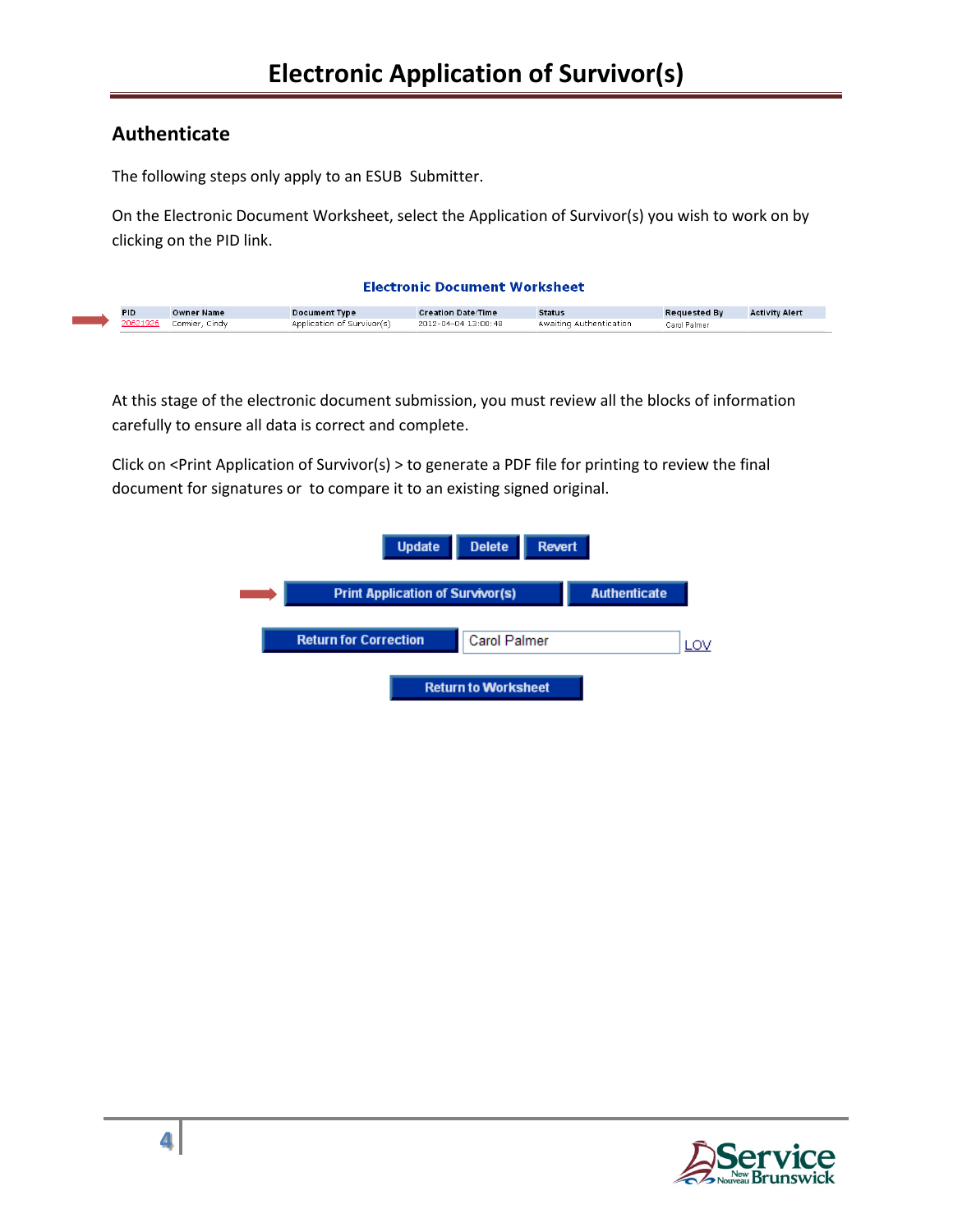|                                                      | Form 48                                                                                                                                                                                   |
|------------------------------------------------------|-------------------------------------------------------------------------------------------------------------------------------------------------------------------------------------------|
|                                                      | <b>APPLICATION OF SURVIVOR</b>                                                                                                                                                            |
|                                                      | Land Titles Act, S.N.B. 1981, c.L-1.1, s.65                                                                                                                                               |
| <b>Parcel Identifier:</b>                            | 20621926                                                                                                                                                                                  |
| Applicant:                                           | <b>Robert Cormier</b><br>111 Main ST<br><b>Bathurst NB</b><br>E2A 4V9                                                                                                                     |
| The Deceased:                                        | <b>Cindy Cormier</b><br>111 Main ST<br><b>Bathurst NB</b><br>E2A 4V9                                                                                                                      |
| I, the applicant, make oath and say:                 |                                                                                                                                                                                           |
| or an interest therein;                              | 1. That the deceased and I are registered owners as joint tenants of the parcel specified above                                                                                           |
|                                                      | 2. That proof of death of the deceased is attached hereto as schedule C;                                                                                                                  |
|                                                      | 3. That I have done nothing to sever the joint tenancy, and to the best of my knowledge and<br>belief, the deceased did nothing to sever the joint tenancy;                               |
| registered in my name.                               | 4. That I am entitled by right of survivorship to have the name of the deceased joint tenant<br>removed from the title register and to have the title to the land or the interest therein |
| SWORN TO at Moncton NB<br>on 04-APR-12<br>before me: |                                                                                                                                                                                           |
|                                                      |                                                                                                                                                                                           |
|                                                      |                                                                                                                                                                                           |

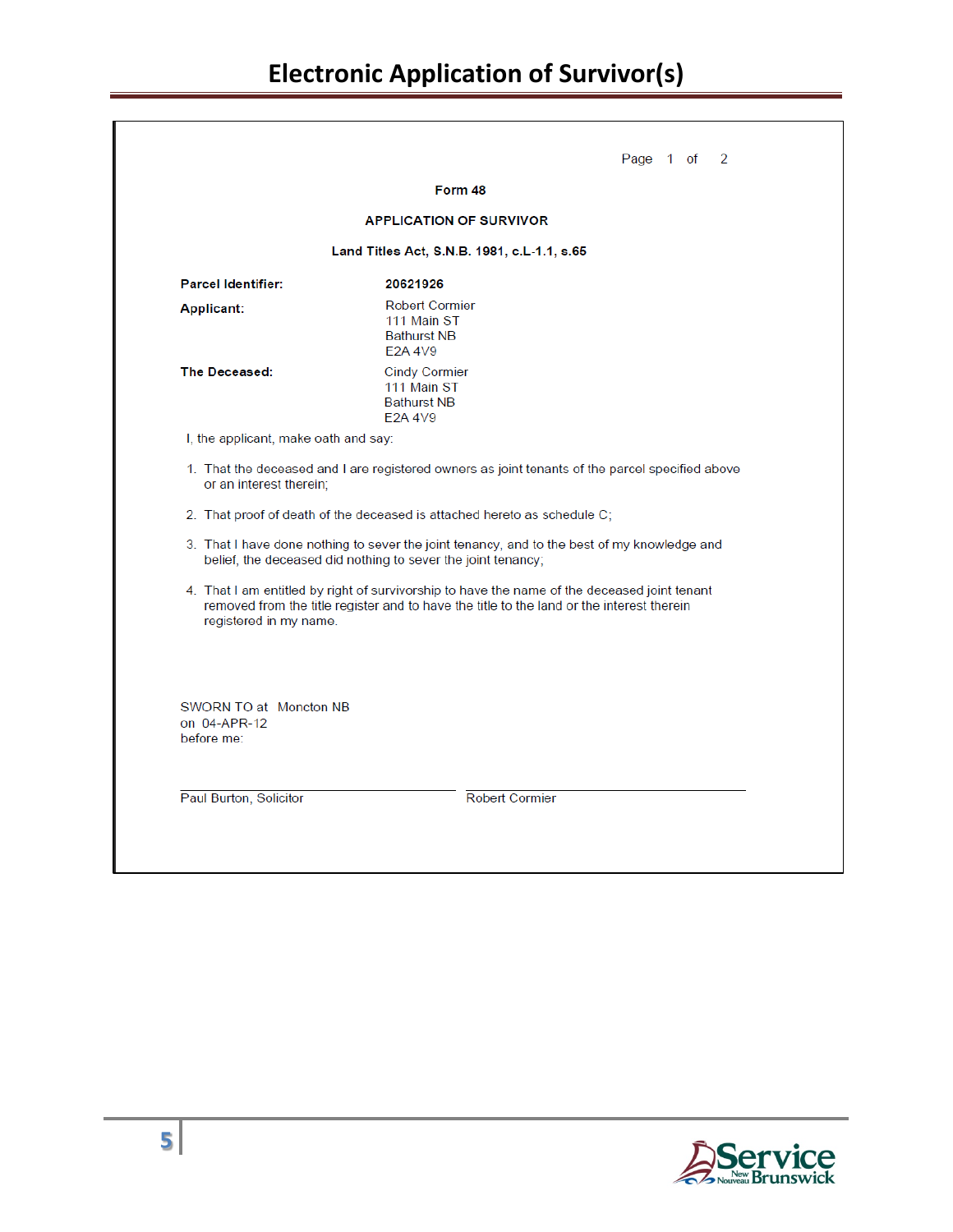| <b>Certification as to Proof of Death</b><br>I, Paul Burton, Solicitor, hereby certify that Robert Cormier and Cindy Cormier are the registered                                                                                                                                                  |
|--------------------------------------------------------------------------------------------------------------------------------------------------------------------------------------------------------------------------------------------------------------------------------------------------|
|                                                                                                                                                                                                                                                                                                  |
| owners of PID 20621926 as Joint Tenants and that Cindy Cormier is deceased, leaving Robert<br>Cormier, the Applicant as the registered owner and that the particulars of the proof of death are as<br>Mallett Funeral Home and Crematorium Death Certificate; Cindy Cormier died on February 1st |
|                                                                                                                                                                                                                                                                                                  |

When all data verification has been completed and you are satisfied that the electronic document is accurate and complete, set the Proof of Death and Certification check boxes to <Yes>. Click <Authenticate>.

| <b>Authentication</b> |                           |                                                          |                            |                                                                                                                                                                                                                                                                                                                                                                                                                                                                       |
|-----------------------|---------------------------|----------------------------------------------------------|----------------------------|-----------------------------------------------------------------------------------------------------------------------------------------------------------------------------------------------------------------------------------------------------------------------------------------------------------------------------------------------------------------------------------------------------------------------------------------------------------------------|
| Date (yyyy-mm-dd)     | <b>Place of Execution</b> | Applicant                                                |                            | <b>Name and Authority</b>                                                                                                                                                                                                                                                                                                                                                                                                                                             |
| 2012-04-04            | Moncton NR                | Robert Cormier                                           |                            | Paul Burton, Solicitor                                                                                                                                                                                                                                                                                                                                                                                                                                                |
| <b>Proof of Death</b> |                           | Yes $\nabla$                                             | No $\square$               | I hereby certify that the certification as to the proof of death<br>contained in the attached schedule to this application contains<br>every material provision and particular contained in the paper copy<br>of the proof of death provided by the applicant.                                                                                                                                                                                                        |
| Certification         |                           | Yes $\nabla$                                             | No <sub>1</sub>            | I hereby certify that I have in my possession an instrument<br>designated for electronic submission by regulation under the Land<br>Titles Act, in prescribed form and in paper format that has been to<br>the best of my knowledge and belief, duly executed and witnessed,<br>accompanied by the appropriate proof of execution, and that this<br>electronic instrument contains every material provision and<br>particular contained in the said paper instrument. |
|                       |                           | <b>Update</b><br><b>Print Application of Survivor(s)</b> | <b>Delete</b>              | Revert<br><b>Authenticate</b>                                                                                                                                                                                                                                                                                                                                                                                                                                         |
|                       |                           | <b>Return for Correction</b>                             | <b>Carol Palmer</b>        | LOV                                                                                                                                                                                                                                                                                                                                                                                                                                                                   |
|                       |                           |                                                          | <b>Return to Worksheet</b> |                                                                                                                                                                                                                                                                                                                                                                                                                                                                       |

The document is now ready for submission and at this stage is read-only.

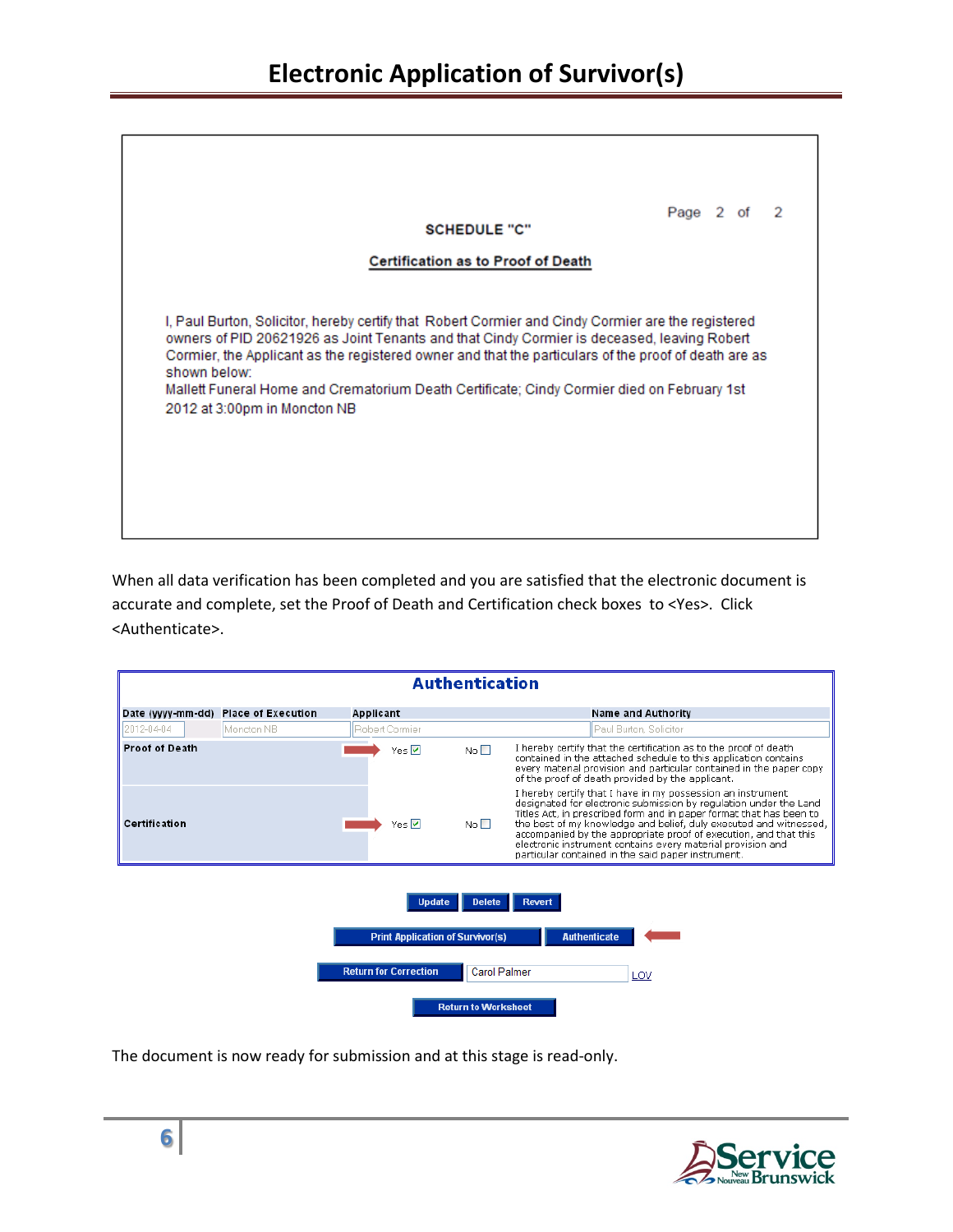Clicking <Submit for Registration> will send the document to the Registrar.

|                                         | <b>Delete</b>                |                                |  |
|-----------------------------------------|------------------------------|--------------------------------|--|
| <b>Print Application of Survivor(s)</b> | <b>Return for Correction</b> | <b>Submit for Registration</b> |  |
|                                         | <b>Return to Worksheet</b>   |                                |  |

A popup window will ask you to validate this choice. Click <OK>

| You have requested to submit this document for Registration. Are you sure you wish to do this? |
|------------------------------------------------------------------------------------------------|
|                                                                                                |

You will then see the following screen. Click <OK> when ready.

# **Electronic Document Confirmation**